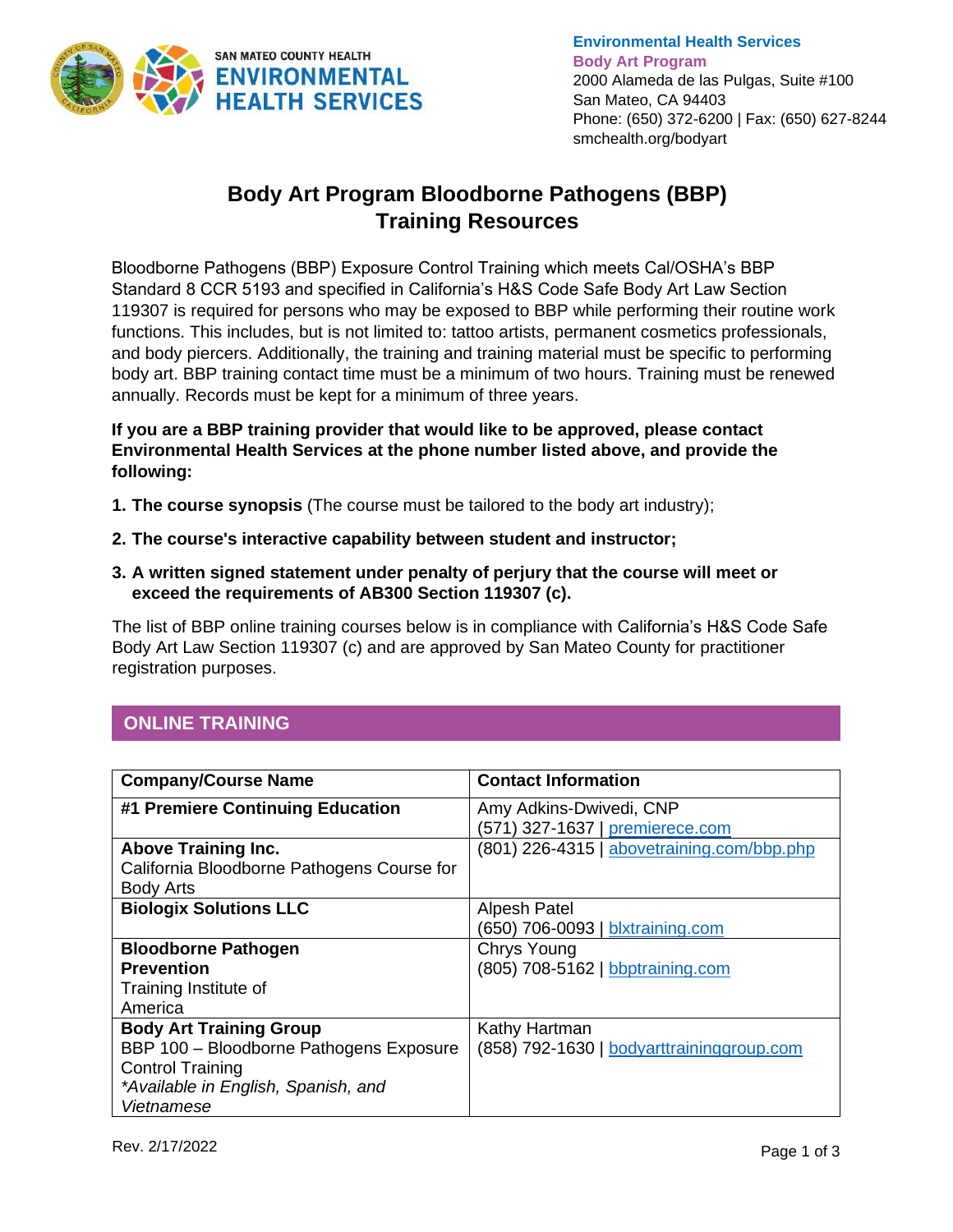

**Environmental Health Services Body Art Program** 2000 Alameda de las Pulgas, Suite #100 San Mateo, CA 94403 Phone: (650) 372-6200 | Fax: (650) 627-8244 smchealth.org/bodyart

| <b>Cathy Montie's Body Art Training Co.</b> | <b>Cathy Montie</b>                    |
|---------------------------------------------|----------------------------------------|
|                                             | 8055 Clairemont Mesa Blvd., #106       |
|                                             | San Diego, CA 92111                    |
|                                             | (619) 303-5893   cathymontie.com       |
| <b>Eduwhere</b>                             | Lorri L. White                         |
|                                             | (919) 246-4847   eduwhere.com          |
| <b>Industry Specific BBP Training</b>       | Lee A. Ballesteros                     |
|                                             | 804 West 3rd Street                    |
|                                             | Antioch, CA 94509                      |
|                                             | (925) 778-9069   contactLeeB@gmail.com |
| <b>ProTrainings</b>                         | (888) 406-7487   protrainings.com      |
| California Compliant Bloodborne for Body    |                                        |
| Art                                         |                                        |
|                                             |                                        |

# **OTHER APPROVED TRAINING PROVIDERS ORGANIZED BY COUNTY**

### **Los Angeles County:**

**COUNTY** 

| <b>Company/Course Name</b>              | <b>Contact Information</b>                      |
|-----------------------------------------|-------------------------------------------------|
| <b>Academy of Body Art</b>              | Cheri Beaupre (Cheri Suzanne Lockhart)          |
|                                         | 5036 Passions Blvd.                             |
|                                         | Pico Rivera, CA 90660                           |
|                                         | (310) 748-1627   cheribeaupre@yahoo.com         |
| <b>Compliance Solutions</b>             | Sky Renfro                                      |
| <b>International &amp; Professional</b> | P.O. Box 637                                    |
| <b>Piercing Information Systems</b>     | Cathedral City, CA 92235                        |
|                                         | (909) 535-4411   sky@propiercing.com            |
| <b>David Esparza Safety Consultant</b>  | David Esparza                                   |
|                                         | 1725 S. Gaffey Street                           |
|                                         | San Pedro, CA 90731                             |
|                                         | (310) 502-9309   davidesparza9186@sbcglobal.net |
| <b>Occupational &amp; Environmental</b> | Jerry Earley                                    |
| <b>Health &amp; Safety Consultant</b>   | 1532 E. Adams Park Drive                        |
|                                         | Covina, CA 91724                                |
|                                         | (626) 664-2847   jearleycih@yahoo.com           |
| <b>Occupational &amp; Environmental</b> | <b>Steve Katnik</b>                             |
| <b>Health &amp; Safety Consultant</b>   | 13569 Meganwood Place                           |
|                                         | La Mirada, CA 90638                             |
|                                         | (909) 964-4353   skatnik@riohondo.edu           |